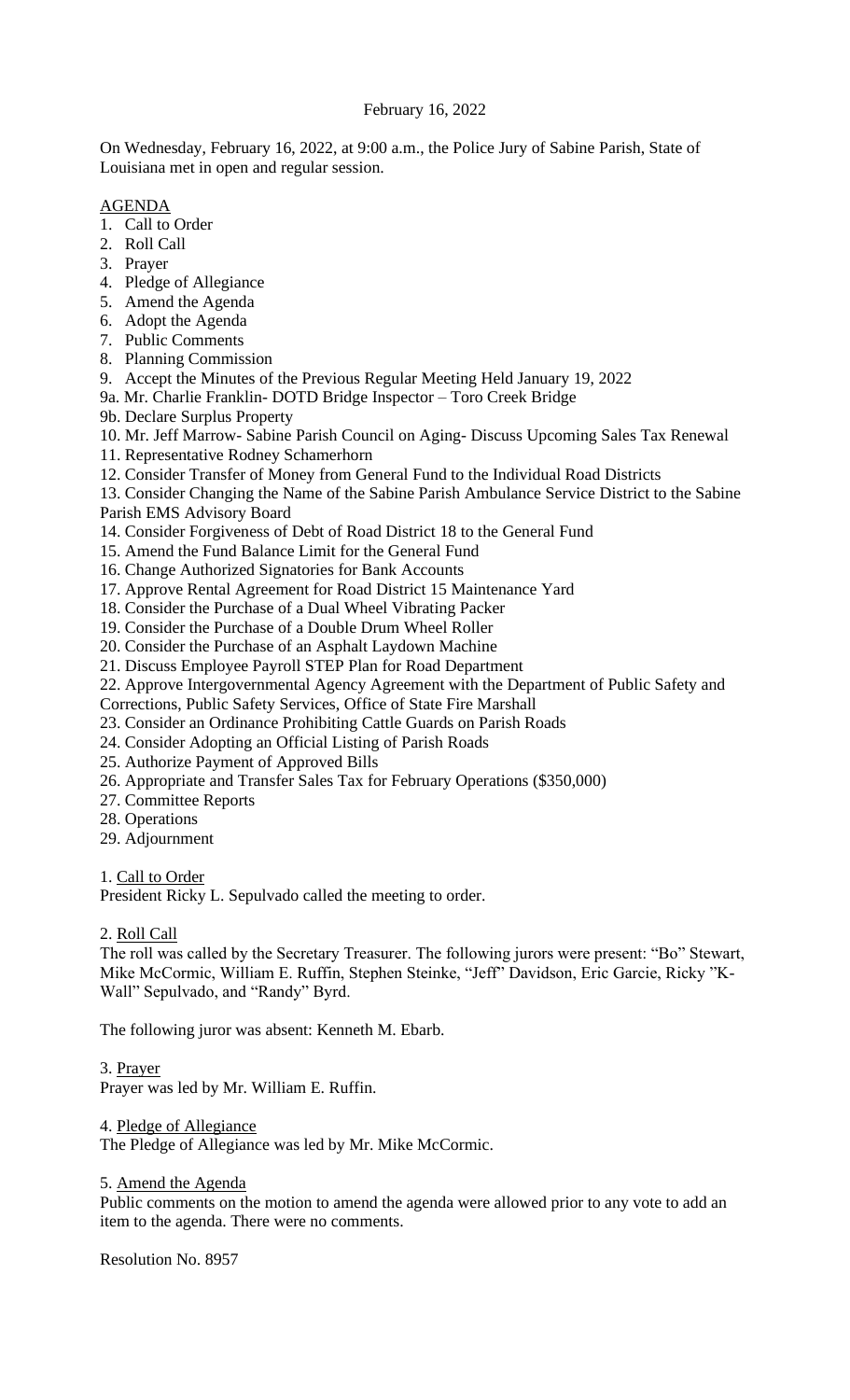Motion by McCormic and seconded by Stewart to amend the agenda to include the following items:

9a. Mr. Charlie Franklin- DOTD Bridge Inspector – Toro Creek Bridge 9b. Declare Surplus Property

This resolution having been submitted to a vote; the vote thereon was as follows:

Yeas: 8 - Stewart, McCormic, Ruffin, Steinke, Davidson, Garcie, Sepulvado, and Byrd

Nays: 0

Abstain: 0

Absent: 1 - Ebarb

6. Adopt the Agenda

Resolution No. 8958

Motion by Steinke and seconded by Davidson to adopt the agenda as amended.

This resolution having been submitted to a vote; the vote thereon was as follows:

Yeas: 8 - Stewart, McCormic, Ruffin, Steinke, Davidson, Garcie, Sepulvado, and Byrd

Nays: 0

Abstain: 0

Absent: 1 - Ebarb

#### 7. Public Comments

Police Jury President, Ricky L. Sepulvado, allowed a period of public comment on any item on the agenda. Mr. Sepulvado advised everyone that they would be allowed to comment later during the meeting on particular agenda items, if they desire. There were no public comments at this time.

8. Planning Commission No member of the Sabine Parish Planning Commission was in attendance.

9. Accept the Minutes of the Previous Regular Meeting Held January 19, 2022 All police jurors have previously been provided a written copy of the minutes of the regular meeting held January 19, 2022.

Resolution No. 8959

Motion by McCormic and seconded by Ruffin to accept the minutes of the regular meeting held January 19, 2022.

This resolution having been submitted to a vote; the vote thereon was as follows:

Yeas: 8 - Stewart, McCormic, Ruffin, Steinke, Davidson, Garcie, Sepulvado, and Byrd

Nays: 0

Abstain: 0

Absent: 1 – Ebarb

9a. Mr. Charlie Franklin- DOTD Bridge Inspector – Toro Creek Bridge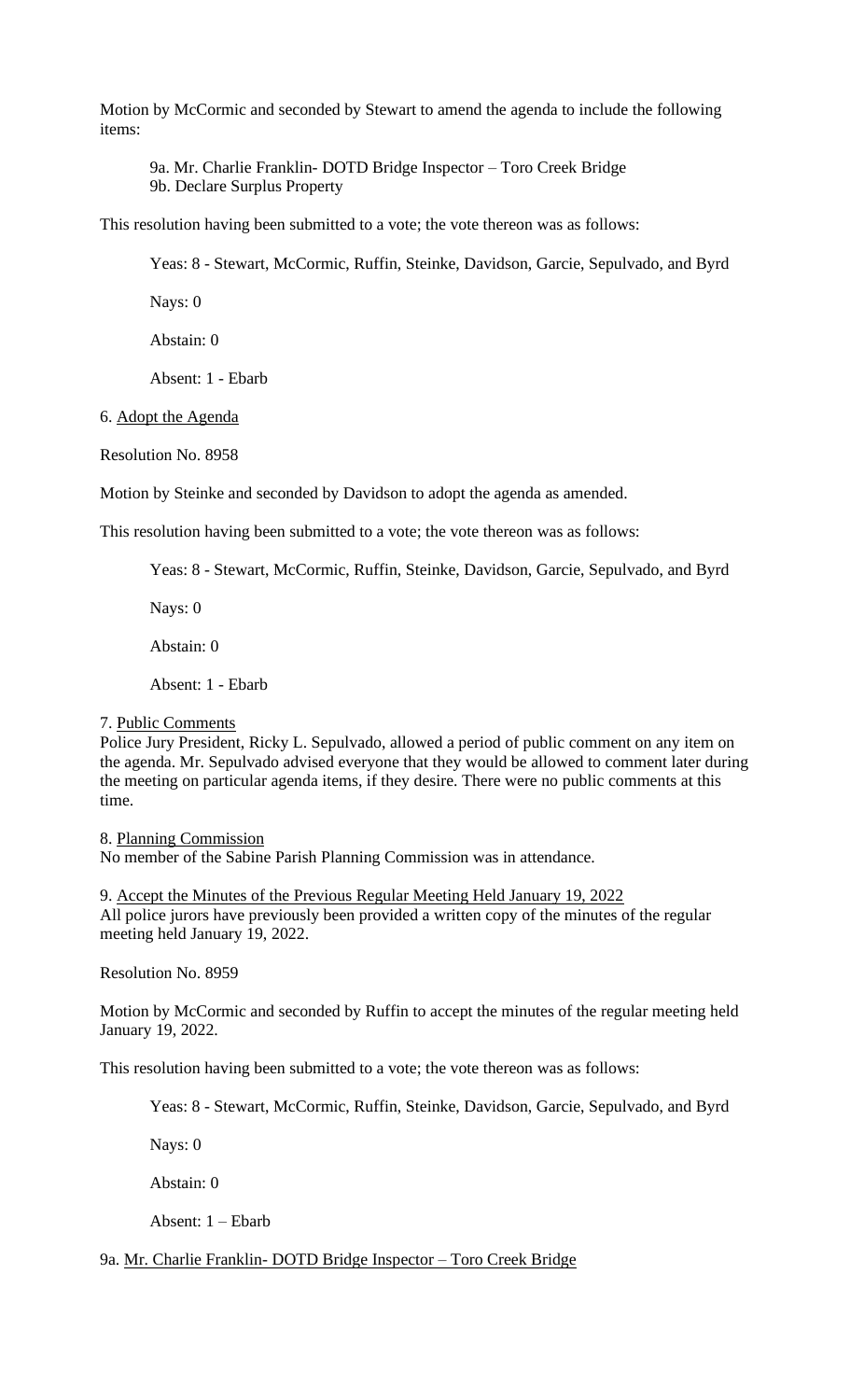Mr. Charlie Franklin, a bridge inspector with the Louisiana Department of Transportation and Development, addressed the Jury concerning the bridge over Toro Creek. The bridge is 267 feet in length with timber pilings and concrete caps and has been closed to traffic for a long period of time.

Work will have to be done to the bridge pilings, with several of them needing replacement, to reopen the bridge. In addition, all debris accumulated against the bridge pilings will have to be removed.

Mr. Franklin informed the Jurors that the current cost estimate to replace the Toro Creek Bridge is approximately \$2,600,000.

Mr. Franklin noted that the Jury has three options:

- 1. Close the bridge indefinitely.
- 2. Repair and reopen the bridge.
- 3. Replace the bridge with a new structure.

President Sepulvado instructed the Secretary Treasurer to place this item on the agenda for the March 16, 2022 Police Jury meeting for further discussion.

#### 9b. Declare Surplus Property

An old garbage dumpsite located at Arnold Dowden Road and Gum Springs Loop is no longer needed and serves no public purpose.

Resolution No. 8960

Motion by Stewart and seconded by McCormic:

WHEREAS, a certain piece of property located at Arnold Dowden Road and Gum Springs Loop and more specifically described as:

A part of the Northeast Quarter of the Northwest Quarter (NE/4 of NW/4) of Section 35, Township 5 North, Range 10 West L. M., Sabine Parish, Louisiana and being more particularly described as follows:

Beginning at the Northwest Corner of the NE ½ of the NW ½ of said Section 35; thence South 89°50'00" East 273.59 feet; thence South 00°10'00" West 266.68 feet to the True Point of Beginning; thence South 67°04'11" East 224.33 feet; thence South 14°46'44" West 87.62 feet; thence South 85°16'37" West 237.90 feet; thence North 52°20'47" West 211.68 feet; thence North 20°50'42" East 79.38 feet; thence South 86°29'31" East 192.55 feet to the True Point of Beginning and containing 1.348 acres, more or less.

has been determined to no longer serve a public purpose.

NOW, BE IT RESOLVED, that the said property is hereby declared surplus, and

BE IT FURTHER RESOVED, that said property be advertised for sale in accordance with applicable state laws, and

BE IT FURTHER RESOLVED, that the police jury president is hereby authorized to execute any documents necessary to complete the sale of said property.

This resolution having been submitted to a vote; the vote thereon was as follows:

Yeas: 8 - Stewart, McCormic, Ruffin, Steinke, Davidson, Garcie, Sepulvado, and Byrd

Nays: 0

Abstain: 0

Absent: 1 – Ebarb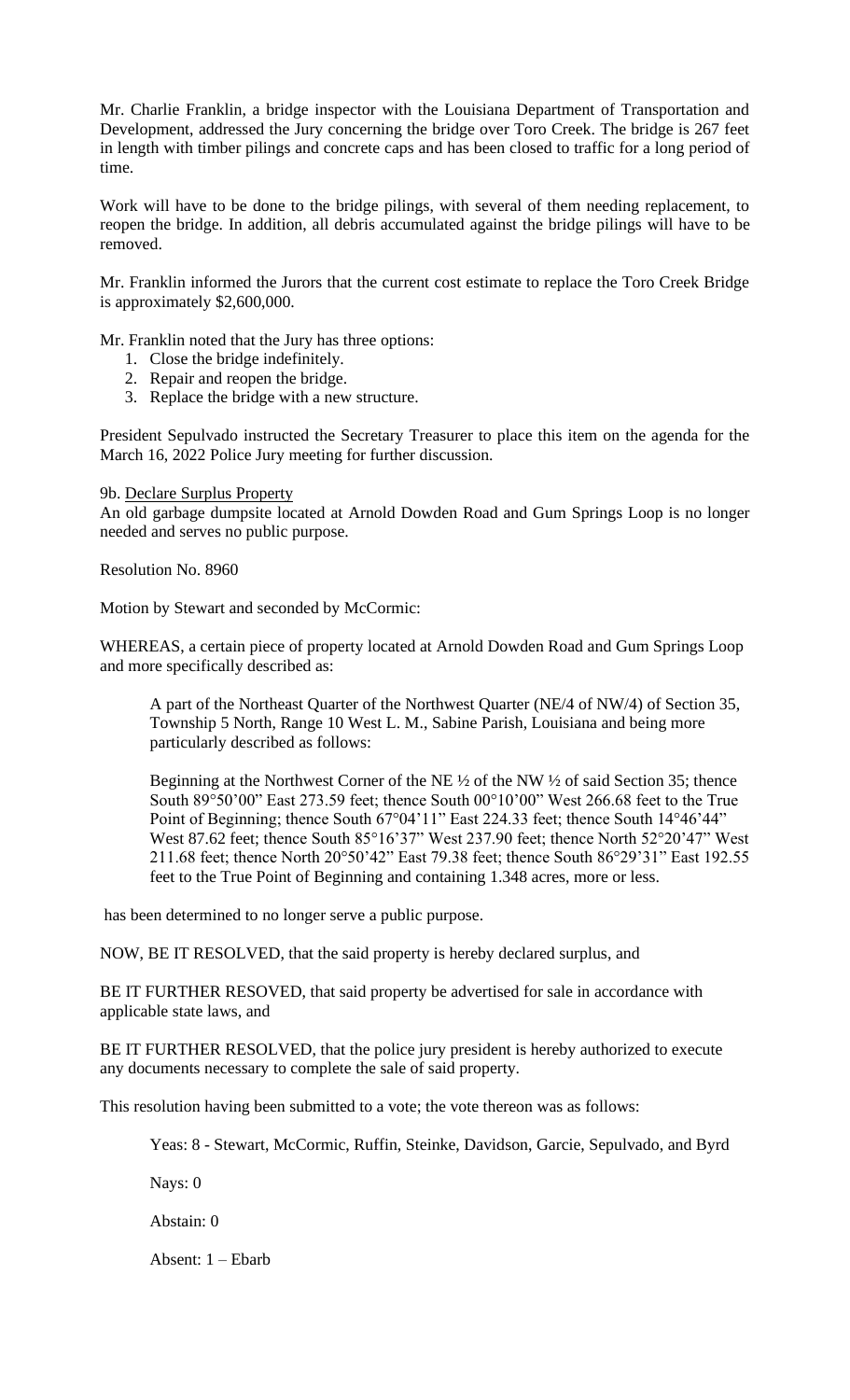10. Mr. Jeff Marrow- Sabine Parish Council on Aging- Discuss Upcoming Sales Tax Renewal Mr. Jeff Marrow, Executive Director of the Sabine Parish Council on Aging, thanked the Police Jury for their assistance in getting the upcoming sales tax renewal for the Council on Aging placed on the April 30, 2022 ballot.

#### 11. Representative Rodney Schamerhorn

State Representative Rodney Schamerhorn was not in attendance.

12. Consider Transfer of Money from General Fund to the Individual Road Districts Resolution No. 8040 of March 21, 2018 established the retention of a minimum fund balance in the General Fund of \$6,000,000. It established the authority of the Finance Committee to make an annual review and recommendation of the amount of funds to be transferred from the General Fund to other funds of the Parish to be used for parish projects that are approved by the full Jury.

The December 2020 ending fund balance of the General Fund was \$9,415,829 with 2020 annual expenditures of \$2,928,932. The cash balance in the General Fund on December 31, 2021 was \$7,807,199.

There was a general discussion of the possibility of transferring money from the General Fund to the individual road districts.

Resolution No. 8961

Motion by Ruffin and seconded by Davidson:

WHEREAS, there exists a surplus of fund balance in the General Fund above the minimum fund balance required to be maintained by Resolution No. 8040 of March 21, 2018, and

WHEREAS, these surplus funds can be better utilized by spending them on parish road improvements,

NOW, BE IT RESOLVED, that \$500,000 be transferred from the General Fund to the individual road districts, and

BE IT FURTHER RESOVED, that each road district shall receive a transfer of \$50,000 from the General Fund.

This resolution having been submitted to a vote; the vote thereon was as follows:

Yeas: 8 - Stewart, McCormic, Ruffin, Steinke, Davidson, Garcie, Sepulvado, and Byrd

Nays: 0

Abstain: 0

Absent: 1 – Ebarb

13. Consider Changing the Name of the Sabine Parish Ambulance Service District to the Sabine Parish EMS Advisory Board

Resolution No. 8962

Motion by McCormic and seconded by Davidson:

BE IT RESOLVED, that the name of the Sabine Parish Ambulance Service District be changed to the Sabine Parish EMS Advisory Board.

This resolution having been submitted to a vote; the vote thereon was as follows:

Yeas: 8 - Stewart, McCormic, Ruffin, Steinke, Davidson, Garcie, Sepulvado, and Byrd

Nays: 0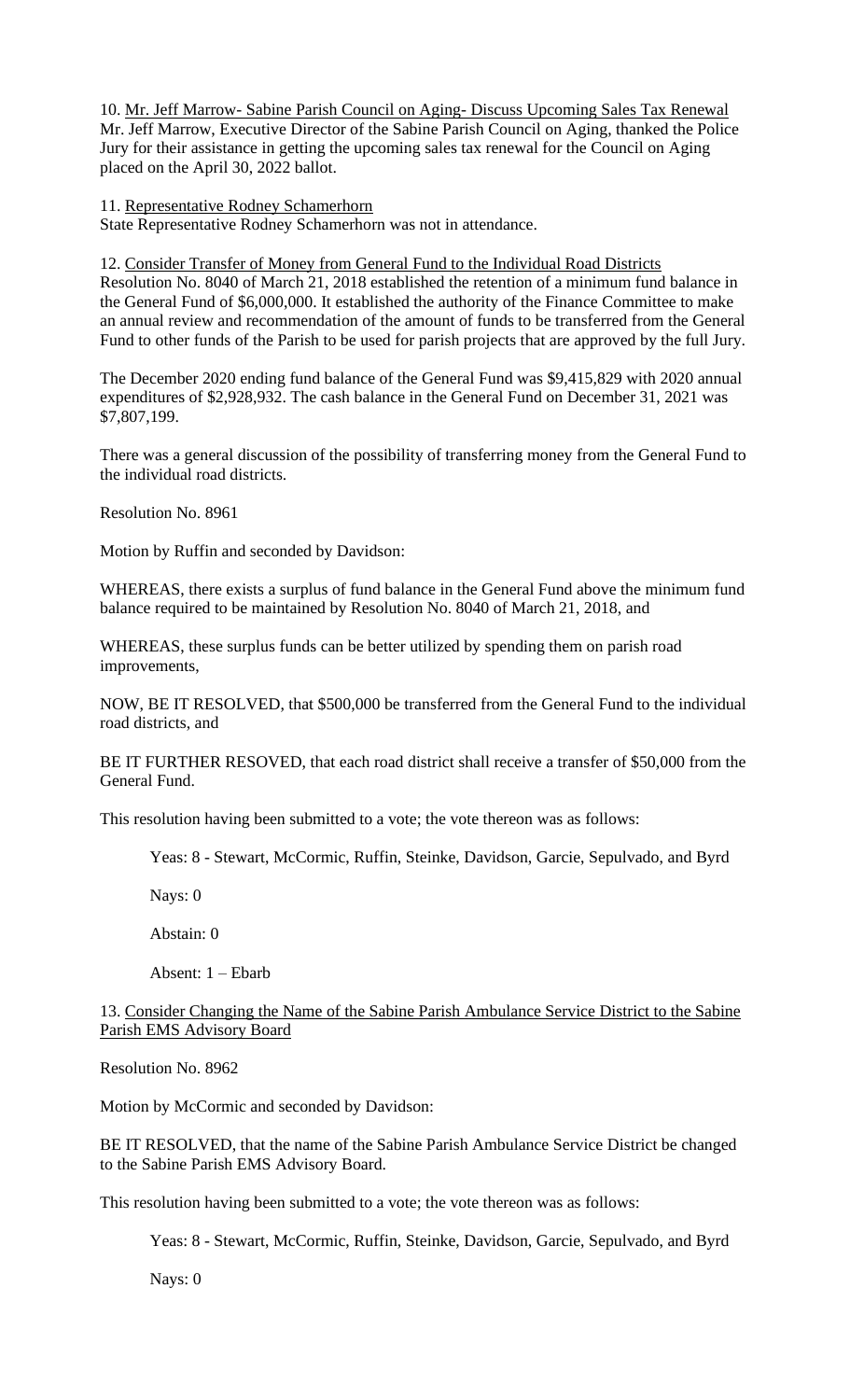#### Abstain: 0

Absent: 1 – Ebarb

14. Consider Forgiveness of Debt of Road District 18 to the General Fund

The Police Jury approved loaning Ward 1 (Road District 18) \$250,000 for road repairs from the General Fund on September 27, 2017. Resolution No. 7936 made it clear that this was a loan and was intended to be repaid to the General Fund.

Ward 1 (Road District 18) has diligently repaid the loan which had an outstanding balance of \$125,697.71 on December 31, 2021. President Sepulvado noted that the disaster recovery funds being received from FEMA that are being used to repay this debt are substantially depleted and he recommended forgiveness of the remaining debt.

Resolution No. 8963

Motion by McCormic and seconded by Davidson to forgive the remaining debt owed by Ward 1 (Road District 18) to the General Fund.

This resolution having been submitted to a vote; the vote thereon was as follows:

Yeas: 7 - Stewart, McCormic, Ruffin, Steinke, Davidson, Garcie, and Sepulvado

Nays: 1 - Byrd

Abstain: 0

Absent: 1 – Ebarb

15. Amend the Fund Balance Limit for the General Fund

No action was taken on this item. Consideration of the fund balance limit for the General Fund was referred to the Finance Committee.

16. Change Authorized Signatories for Bank Accounts New officers, committee members, and officials need to be authorized to sign checks and conduct other banking business for all Sabine Parish Police Jury bank accounts.

Resolution No. 8964

Motion by Davidson and seconded by Ruffin to authorize the following officers, committee members, and officials to sign checks and conduct other banking business for all Sabine Parish Police Jury bank accounts. All disbursement checks must be signed by any two of the following individuals:

Ricky L. Sepulvado - President Stephen Steinke – Vice-President William E. Ruffin – Chairman- Finance Committee William E. Weatherford – Secretary Treasurer

This resolution having been submitted to a vote; the vote thereon was as follows:

Yeas: 8 - Stewart, McCormic, Ruffin, Steinke, Davidson, Garcie, Sepulvado, and Byrd

Nays: 0

Abstain: 0

Absent: 1 – Ebarb

17. Approve Rental Agreement for Road District 15 Maintenance Yard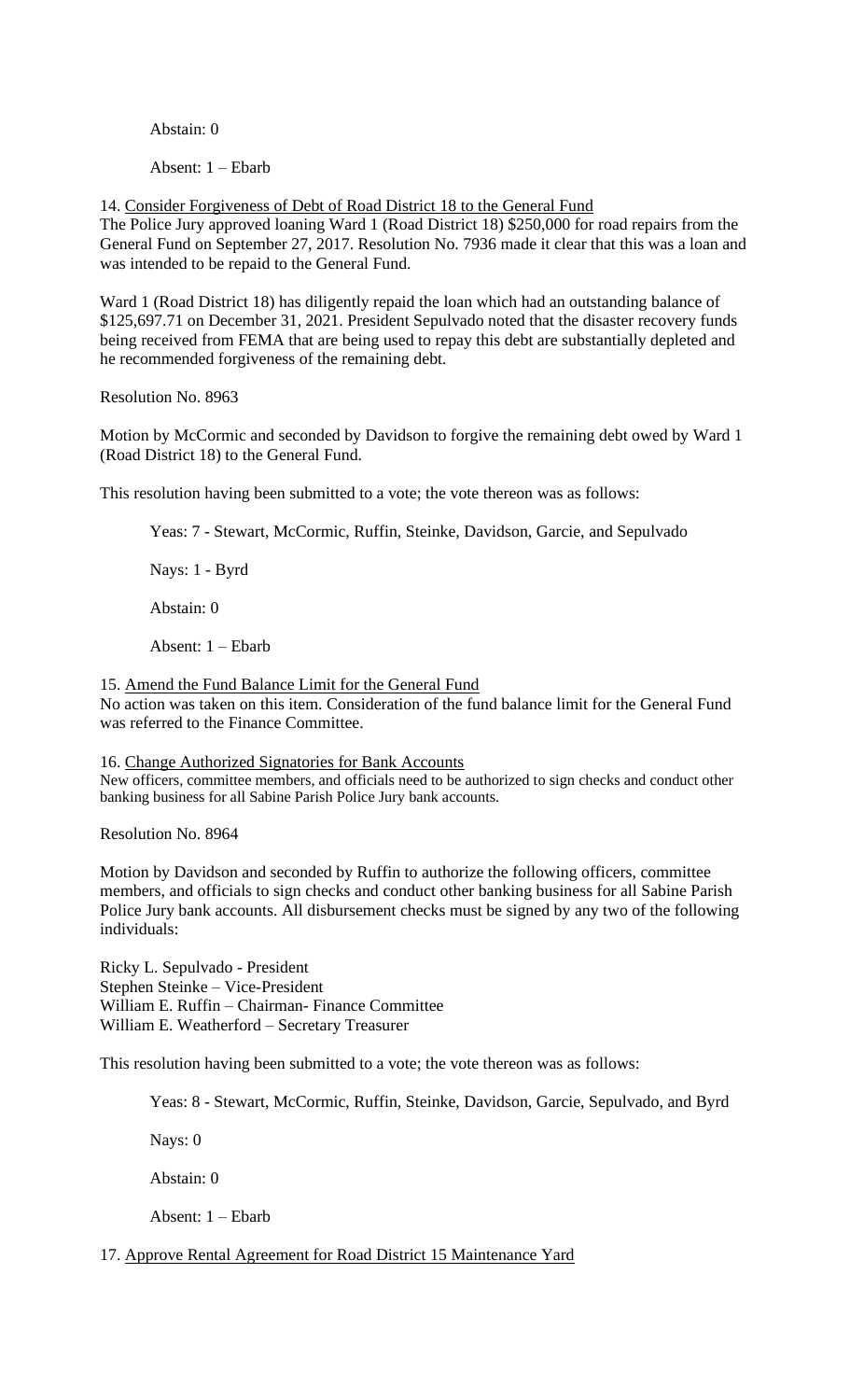Ward 5 (Road District 15) needs a new location for its maintenance yard. Procell Rentals, Inc. has offered to rent 5.97 acres of land to the Police Jury to be used as a maintenance yard.

Resolution No. 8965

Motion by Garcie and seconded by Ruffin:

WHEREAS, Ward 5 (Road District 15) needs a new location for its maintenance yard, and

WHEREAS, Procell Rentals, Inc. has offered to rent the Police Jury 5.97 acres of land for a maintenance yard in a location that is favorable to the Jury

NOW THEREFORE BE IT RESOLVED, that the Sabine Parish Police Jury enter a lease agreement with Procell Rentals, Inc. to rent 5.97 acres of land for an initial period of ten years with a renewal option for an additional ten years, and

BE IT FURTHER RESOLVED that the initial lease price shall be six hundred and fifty dollars (\$650.00) per month with the renewal rate to be negotiated at the time of renewal, and

BE IT FURTHER RESOLVED that Ricky L. Sepulvado, Police Jury President, is hereby authorized to execute the lease agreement for the Sabine Parish Police Jury and is further authorized to execute any other documents necessary to finalize the lease agreement.

This resolution having been submitted to a vote; the vote thereon was as follows:

Yeas: 8 - Stewart, McCormic, Ruffin, Steinke, Davidson, Garcie, Sepulvado, and Byrd

Nays: 0

Abstain: 0

Absent: 1 – Ebarb

18. Consider the Purchase of a Dual Wheel Vibrating Packer

President Sepulvado informed the Jury that the Road and Shop Committee recommended the purchase of a Caterpillar 84" double drum vibrating wheel roller under State Contract at a cost of approximately \$221,500.

Mr. McCormic suggested that the equipment be purchased utilizing money received through the American Rescue Plan.

Resolution No. 8966

Motion by Davidson and seconded by McCormic:

WHEREAS, the Sabine Parish Police Jury has need for a Dual Wheel Vibrating Packer, and

WHEREAS, a Caterpillar 84" double drum vibrating wheel roller is available under State Contract at a cost of approximately \$221,500.

NOW THEREFORE BE IT RESOLVED, that the Sabine Parish Police Jury purchase the Caterpillar 84" double drum vibrating wheel roller through State Contract, and

BE IT FURTHER RESOLVED that the purchase be funded with money received through the American Rescue Plan.

This resolution having been submitted to a vote; the vote thereon was as follows:

Yeas: 8 - Stewart, McCormic, Ruffin, Steinke, Davidson, Garcie, Sepulvado, and Byrd

Nays: 0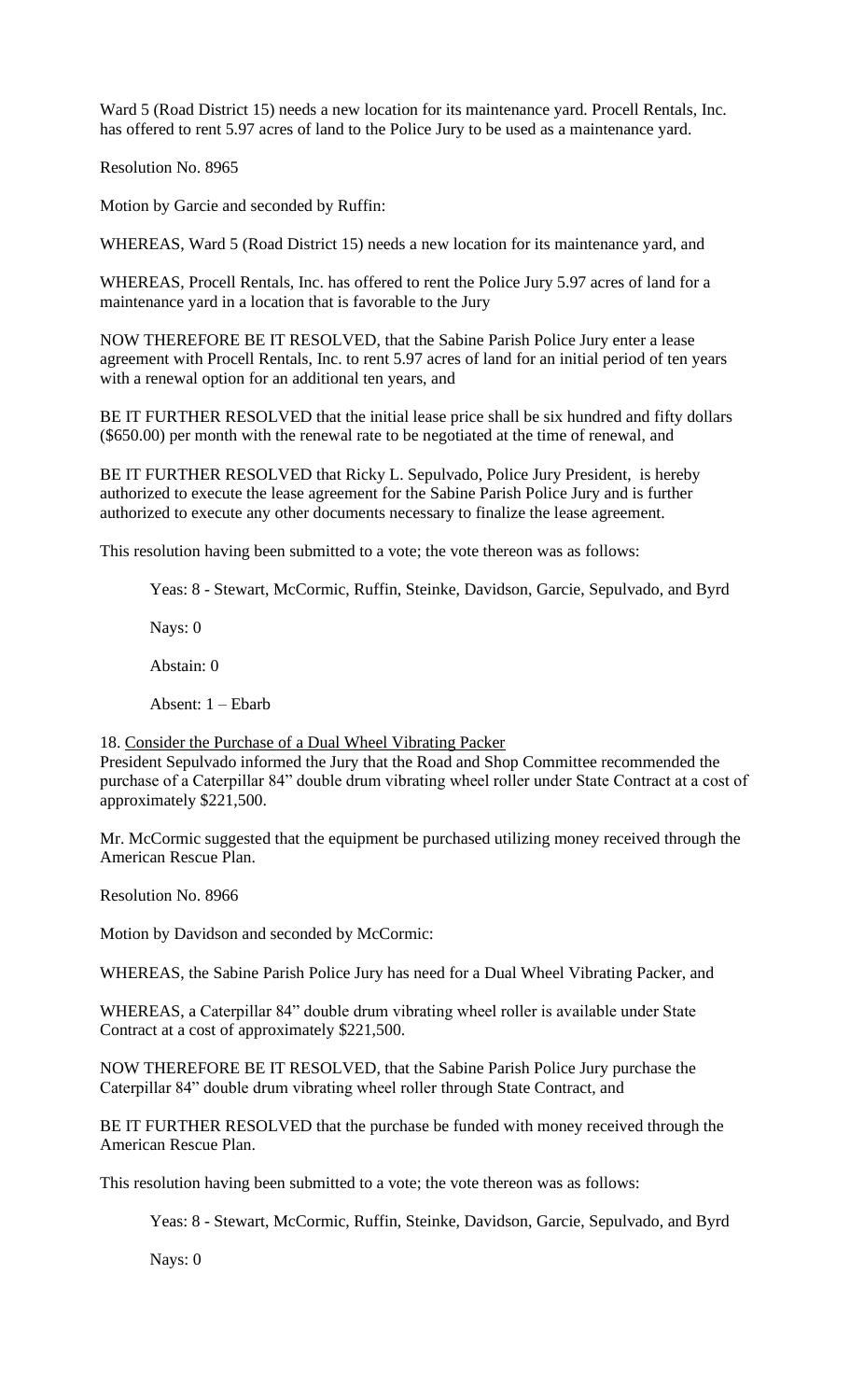## Abstain: 0

Absent: 1 – Ebarb

19. Consider the Purchase of a Double Drum Wheel Roller Consideration of this item passed.

20. Consider the Purchase of an Asphalt Laydown Machine

Resolution No. 8967

Motion by Davidson and seconded by McCormic to table consideration of the purchase of an asphalt laydown machine.

This resolution having been submitted to a vote; the vote thereon was as follows:

Yeas: 8 - Stewart, McCormic, Ruffin, Steinke, Davidson, Garcie, Sepulvado, and Byrd

Nays: 0

Abstain: 0

Absent: 1 – Ebarb

21. Discuss Employee Payroll STEP Plan for Road Department

Mr. Sepulvado reported that the Road and Shop Committee recommends an increase in the base pay rate for Class A and Class B CDL drivers.

The Committee has instructed Secretary Treasurer Weatherford to calculate the increase in wages that would occur if the base pay for Class A drivers was increased to \$18.00 per hour and the base pay for Class B drivers was increased to \$16.00 per hour. His calculations indicate that salary expense related to truck drivers would increase by \$83,831.80.

Resolution No. 8968

Motion by McCormic and seconded by Davidson to increase the base pay for positions requiring a Class "A" commercial driver's license to \$18.00 per hour and to increase the base pay for positions requiring a Class "B" commercial driver's license to \$16.00 per hour effective March 1, 2022.

This resolution having been submitted to a vote; the vote thereon was as follows:

Yeas: 8 - Stewart, McCormic, Ruffin, Steinke, Davidson, Garcie, Sepulvado, and Byrd

Nays: 0

Abstain: 0

Absent: 1 – Ebarb

22. Approve Intergovernmental Agency Agreement with the Department of Public Safety and Corrections, Public Safety Services, Office of State Fire Marshall

Jim Freeland has presented an intergovernmental agency agreement with the Department of Public Safety and Corrections, Public Safety Services, Office of State Fire Marshal for them to perform commercial plan reviews for the Police Jury. The fire marshal will collect a fee from the applicant.

Resolution No. 8969 Motion by Ruffin and seconded by Davidson:

WHEREAS, the Sabine Parish Police Jury desires to cooperate with the Department of Public Safety and Corrections, Public Safety Services, Office of State Fire Marshal, Division of Code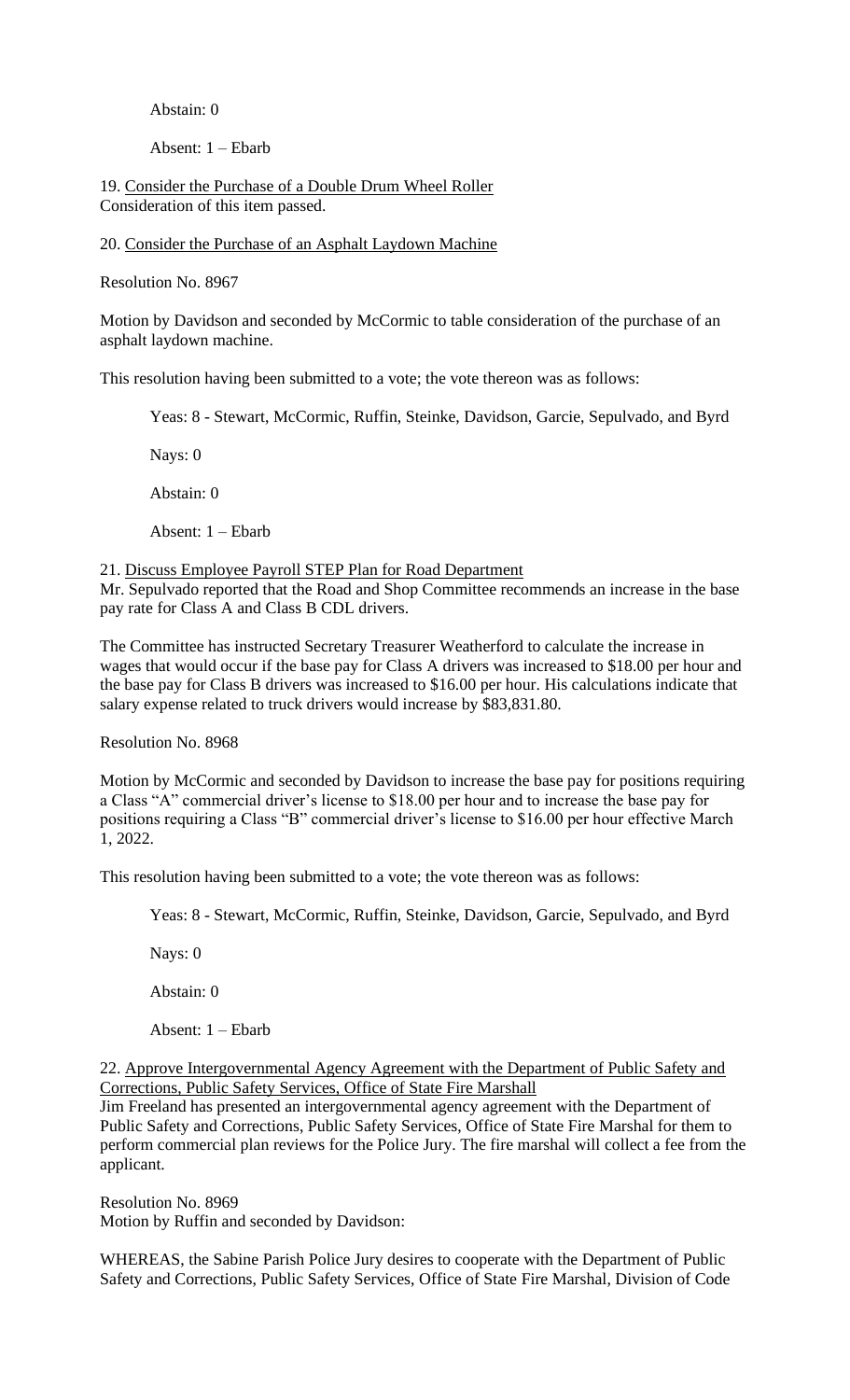Enforcement and Building Safety to provide plan review of structures submitted in accordance with LRS 40:1574 for compliance with the applicable requirements of the Louisiana State Uniform Construction Code, and

WHEREAS, the public purpose is described as ensuring compliance with the Louisiana State Uniform Construction Code.

NOW THEREFORE BE IT RESOLVED, that the Sabine Parish Police Jury is hereby authorized to enter into an intergovernmental agency agreement with the Department of Public Safety and Corrections, Public Safety Services, Office of State Fire Marshal, Division of Code Enforcement and Building Safety for plan review of structures, and

BE IT FURTHER RESOLVED, that Police Jury President, Ricky L. Sepulvado, is authorized to execute the agreement and any other documents necessary to finalize the agreement.

This resolution having been submitted to a vote; the vote thereon was as follows:

Yeas: 8 - Stewart, McCormic, Ruffin, Steinke, Davidson, Garcie, Sepulvado, and Byrd

Nays: 0

Abstain: 0

Absent: 1 – Ebarb

23. Consider an Ordinance Prohibiting Cattle Guards on Parish Roads Consideration of an ordinance prohibiting cattle guards on parish roads was tabled pending collection of information.

24. Consider Adopting an Official Listing of Parish Roads The jurors have previously been provided a corrected list of parish roads including lists of roads to be added to the Parish Road System and roads to be abandoned.

Resolution No. 8970

Motion by Davidson and seconded by Steinke to abandon the following roads and remove them from the Parish Road System:

- 171 Café recorded in Ward 1, Road District 18
- Arthur Road recorded in Ward 1, Road District 18
- Chance Road recorded in Ward 1, Road District 18
- Cherry Lane recorded in Ward 1, Road District 18
- Church Street recorded in Ward 1, Road District 18
- Country Oak Drive recorded in Ward 1, Road District 18
- Davis Lane recorded in Ward 1, Road District 18
- Deer Lane recorded in Ward 1, Road District 18
- East Front Street recorded in Ward 1, Road District 18
- Fannie Lane recorded in Ward 1, Road District 18
- G. Rains Lane recorded in Ward 1, Road District 18
- Garner Loop recorded in Ward 1, Road District 18
- Goodman Lane recorded in Ward 1, Road District 18
- Joe Self Road recorded in Ward 1, Road District 18
- Johnny Lane recorded in Ward 1, Road District 18
- Lewing Road recorded in Ward 1, Road District 18
- Little Valley recorded in Ward 1, Road District 18
- Pump Station Road recorded in Ward 1, Road District 18
- Rampard Lane recorded in Ward 1, Road District 18
- Union Church Road recorded in Ward 1, Road District 18
- Alice Lane recorded in Ward 2, Road District 16
- Bass Haven recorded in Ward 2, Road District 16
- Brewster Road recorded in Ward 2, Road District 16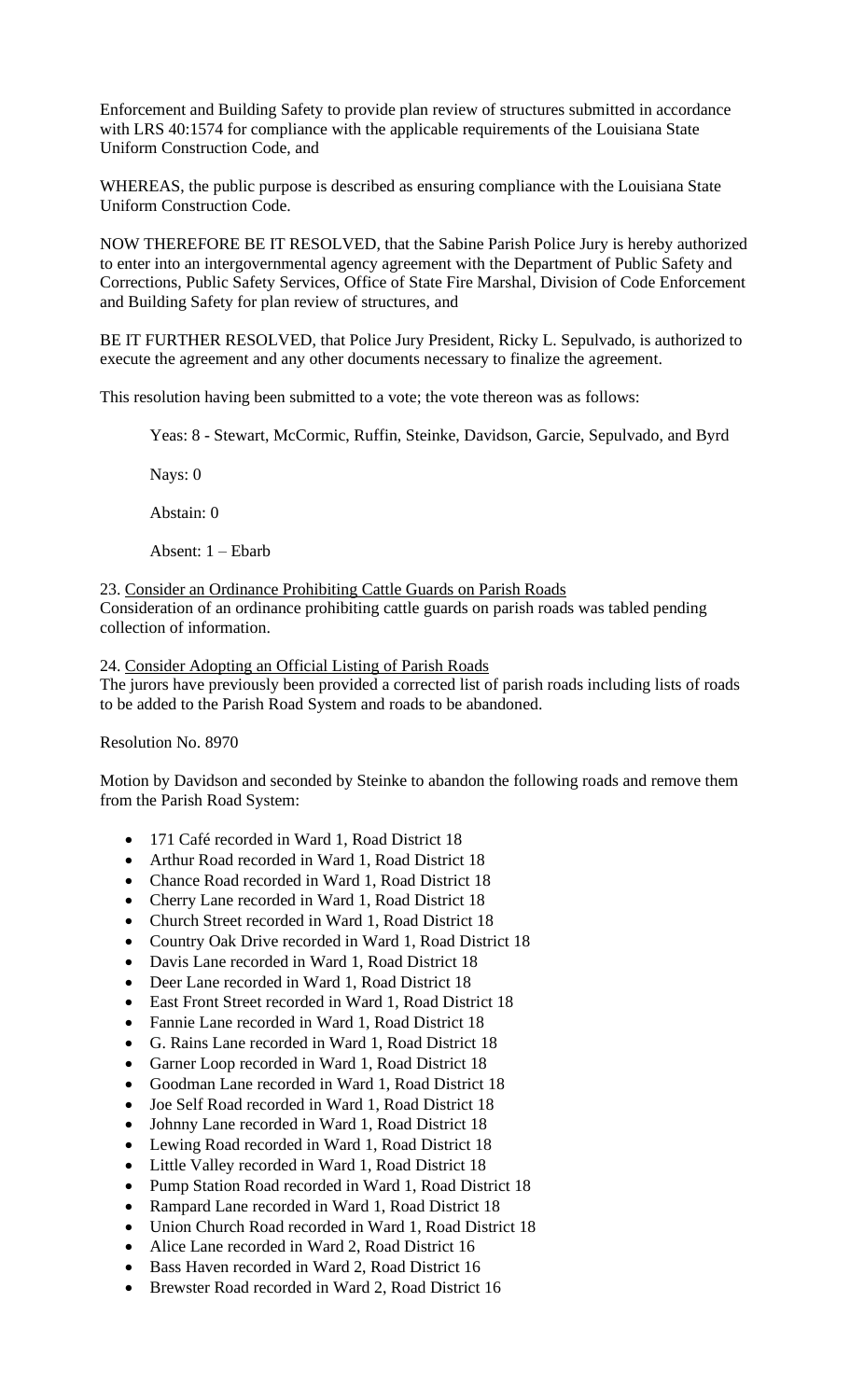- Brother Evan's Road recorded in Ward 2, Road District 16
- Charzanne Road recorded in Ward 2, Road District 16
- Cox Road recorded in Ward 2, Road District 16
- Hillcrest Drive recorded in Ward 2, Road District 16
- Millcreek Road recorded in Ward 2, Road District 16
- Mooney Drive recorded in Ward 2, Road District 16
- Sharzane Street recorded in Ward 2, Road District 16
- Gorilla Crossing recorded in Ward 3, Road District 9
- Guay Road recorded in Ward 3, Road District 9
- Alton Lewing Road recorded in Ward 4, Road District 17
- Byles Road recorded in Ward 4, Road District 17
- Clark Road recorded in Ward 4, Road District 17
- Dekeyzer Lane recorded in Ward 4, Road District 17
- Delatin Road recorded in Ward 4, Road District 17
- Detention Center Road recorded in Ward 4, Road District 17
- Fisher Oak Hill Road recorded in Ward 4, Road District 17
- Foster Road recorded in Ward 4, Road District 17
- Georgia Extension recorded in Ward 4, Road District 17
- Henderson Road recorded in Ward 4, Road District 17
- Hill Crest Road recorded in Ward 4, Road District 17
- J. I, Dees Road recorded in Ward 4, Road District 17
- J. P. Primm Road recorded in Ward 4, Road District 17
- Legrange Road recorded in Ward 4, Road District 17
- Mike Goings Road recorded in Ward 4, Road District 17
- Moore Road recorded in Ward 4, Road District 17
- Rod Gandy Road recorded in Ward 4, Road District 17
- Steve Procell Road recorded in Ward 4, Road District 17
- Teasley Road recorded in Ward 4, Road District 17
- Tera Road recorded in Ward 4, Road District 17
- Terry Pilkington Lane recorded in Ward 4, Road District 17
- Tramel #2 Road recorded in Ward 4, Road District 17
- Upper Friendship Road recorded in Ward 4, Road District 17
- Virgil Anderson Road recorded in Ward 4, Road District 17
- Walter Brumley Road recorded in Ward 4, Road District 17
- Bar Drive recorded in Ward 5, Road District 15
- Big Sepulvado Loop recorded in Ward 5, Road District 15
- Carterbury recorded in Ward 5, Road District 15
- Crook Lane recorded in Ward 5, Road District 15
- Loring Lake recorded in Ward 5, Road District 15
- Murdock Road recorded in Ward 5, Road District 15
- Peaceful Valley Road recorded in Ward 5, Road District 15
- Pepper Road recorded in Ward 5, Road District 15
- Perch Loop recorded in Ward 5, Road District 15
- Sparks Drive recorded in Ward 5, Road District 15
- Sunset Drive recorded in Ward 5, Road District 15
- Bramble Drive recorded in Ward 6, Road District 1
- Derrick's Road recorded in Ward 6, Road District 1
- Foster Road recorded in Ward 6, Road District 1
- Harold's Lane recorded in Ward 6, Road District 1
- Litter Disposal Road recorded in Ward 6, Road District 1
- Lois Lane recorded in Ward 6, Road District 1
- Parker Circle recorded in Ward 6, Road District 1
- Arterial- Off Paul recorded in Ward 6, Road District 1
- Springer Road recorded in Ward 6, Road District 1
- SRA Park Site 3x3A recorded in Ward 6, Road District 1
- Vines Cemetery Road recorded in Ward 6, Road District 1
- Dennis Bishop Road recorded in Ward 8, Road District 19
- Luke Litton Road recorded in Ward 8, Road District 19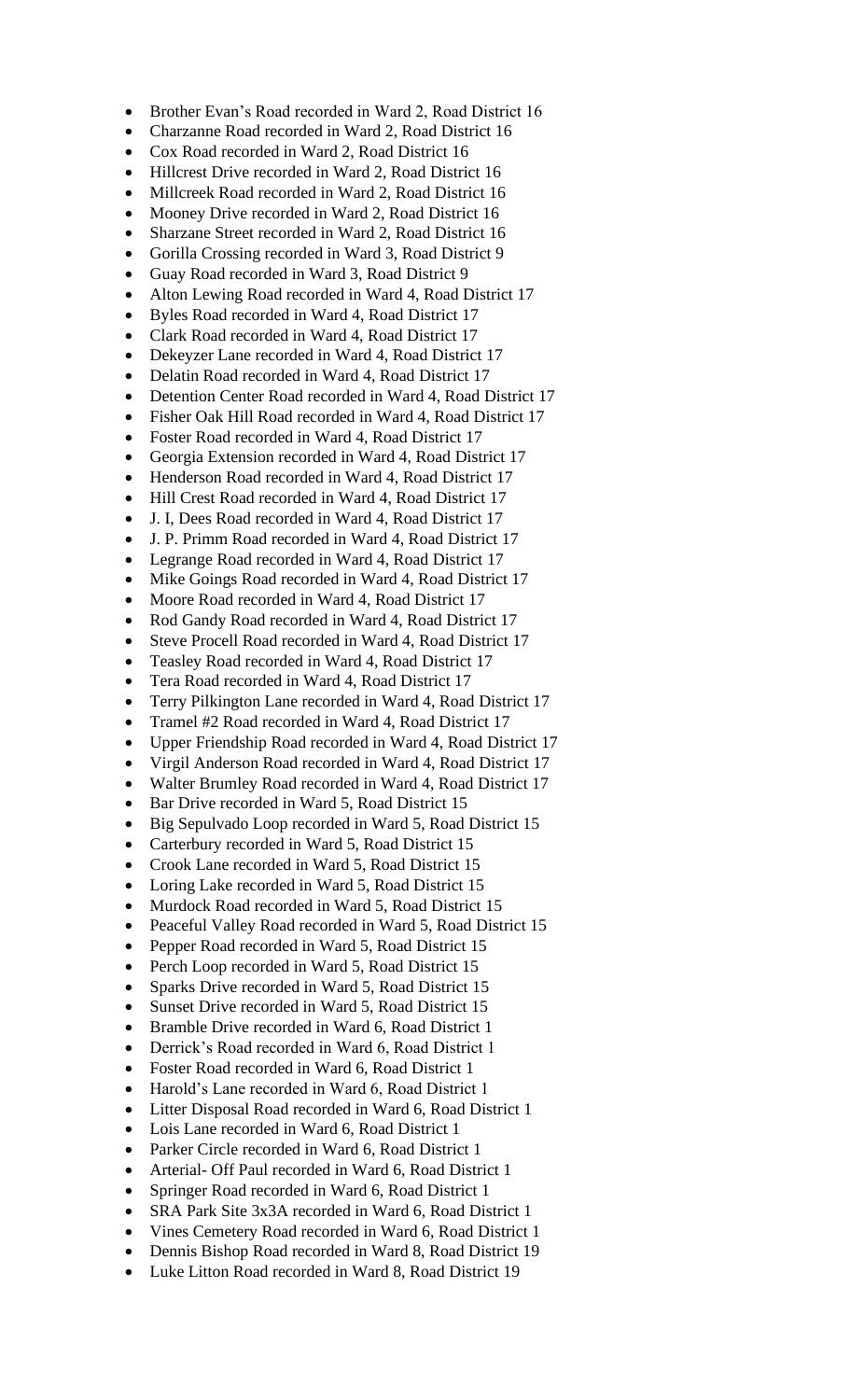- Sabine Street recorded in Ward 8, Road District 19
- Tramel Road #3 recorded in Ward 9, Road District 20
- Birch Drive recorded in Ward 10, Road District 11
- Chickadee Lane recorded in Ward 10, Road District 11
- D. Litton Road recorded in Ward 10, Road District 11
- Fard Mobley Lane recorded in Ward 10, Road District 11
- Hayes Road recorded in Ward 10, Road District 11
- Honeysuckle Lane recorded in Ward 10, Road District 11
- Huff Road recorded in Ward 10, Road District 11
- Tanner Road recorded in Ward 10, Road District 11
- Tatum Road recorded in Ward 10, Road District 11
- Wayne Drive recorded in Ward 10, Road District 11
- Whilliams Lane recorded on Ward 10, Road District 11

This resolution having been submitted to a vote; the vote thereon was as follows:

Yeas: 8 - Stewart, McCormic, Ruffin, Steinke, Davidson, Garcie, Sepulvado, and Byrd

Nays: 0

Abstain: 0

Absent: 1 – Ebarb

Resolution No. 8971

Motion by Stewart and seconded by McCormic to adopt the following roads into the Parish Road System:

- Highway 175 Spur located in Ward 4, Road District 17
- McGawl Road located in Ward 4, Road District 17
- Mistletoe Drive located in Ward 8, Road District 19
- Montgomery Lane located in Ward 8, Road District 19

This resolution having been submitted to a vote; the vote thereon was as follows:

Yeas: 8 - Stewart, McCormic, Ruffin, Steinke, Davidson, Garcie, Sepulvado, and Byrd

Nays: 0

Abstain: 0

Absent: 1 – Ebarb

Resolution No. 8972

Motion by Stewart and seconded by Davidson accept the parish road list presented by the Secretary Treasurer as the official list of roads in the Parish Road System as of February 16, 2022.

This resolution having been submitted to a vote; the vote thereon was as follows:

Yeas: 8 - Stewart, McCormic, Ruffin, Steinke, Davidson, Garcie, Sepulvado, and Byrd

Nays: 0

Abstain: 0

Absent: 1 – Ebarb

25. Authorize Payment of Approved Bills